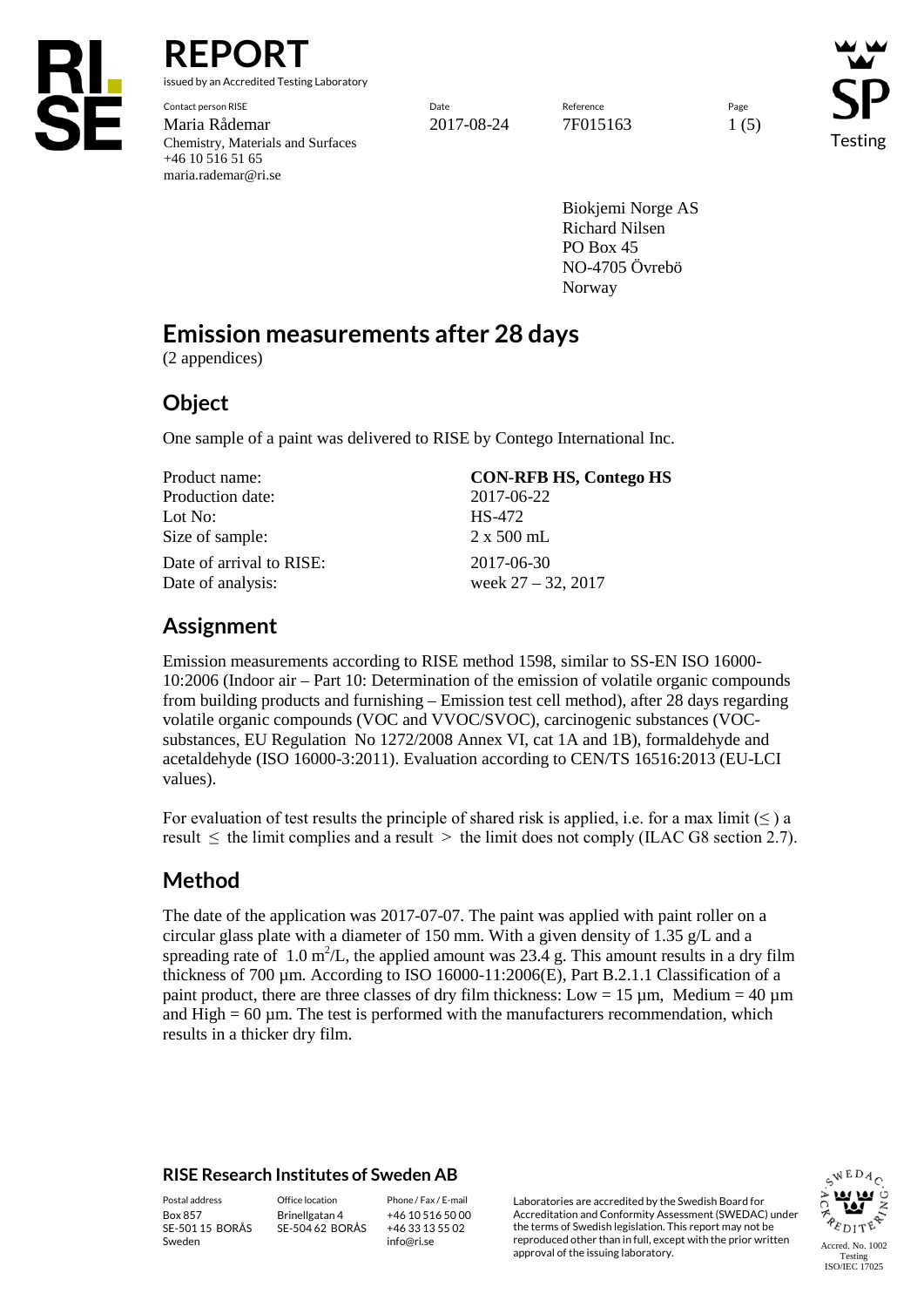

The specimen was after application placed in a separate conditioning container (with air velocity of ca 0.2 m/s) in a room with controlled climate conditions of  $23 \pm 2$  °C and 50  $\pm$  5 % RH. The test specimen was placed in the test cell 24 h prior to the air sampling. Air samplings after 28 days of conditioning were carried out on 2017-08-04.

Conditions of the test in the FLEC cell:

| Test chamber volume:              | $0.000035$ m <sup>3</sup>                |
|-----------------------------------|------------------------------------------|
| Area of test specimen:            | $0.0177 \text{ m}^2$                     |
| Air exchange rate:                | $171 h^{-1}$                             |
| Area specific air change rate:    | $0.34 \text{ m}^3/\text{m}^2 \text{h}$ . |
| Temperature:                      | $23 \pm 1$ °C                            |
| Relative humidity:                | $50 \pm 5$ % RH                          |
| Air velocity at specimen surface: | $0.1 - 0.3$ m/s                          |

Tenax TA was used as adsorption medium for VOC. The Tenax tubes were thermally desorbed and analysed in accordance to RISE method 0601, similar to ISO 16000-6:2011 (Determination of volatile organic compounds in indoor and test chamber air by active sampling on Tenax TA sorbent, thermal desorption and gas chromatography using MS/FID). This means an analysis in a gas chromatograph and detection with a flame ionisation detector (FID) and mass selective detector (MS). The capillary column used is coated with 5% phenyl/ 95 % methylpolysiloxane. The FID signals are used for compound quantification. The total volatile organic compounds (TVOC) means compounds eluting between and including n-hexane to hexadecane, having boiling points in the range of about 70-260 °C. Minimum duplicate air samples were taken and the results are mean values. Sampled volumes are 1 to 3 L.

Tenax TA was also used as adsorption medium for testing of volatile carcinogenic compounds according to EU Regulation No 1272/2008 Annex VI, cat 1A and 1B), (exclusive formaldehyde),  $1 \mu g/m^3$  and above.

The samplings of aldehydes were carried out with DNPH samplers. The samplers were analysed according to RISE method 2302, similar to ISO 16000-3:2011(Indoor air - Part 3: Determination of formaldehyde and other carbonyl compounds – Active sampling method). This means analysis on a liquid chromatograph with absorbance detector. Duplicate air samples were taken and the results are mean values. Sampled volumes were 9 L.

### **Results**

The results in Table 1 are expressed as area specific emission rates and as concentrations in a reference room (according to CEN/TS 16516:2013). The reference room has a base area of 3 m x 4 m and a height of 2.5 m, with an air exchange rate of 0.5 h<sup>-1</sup>. The wall area is 31.4 m<sup>2</sup>, floor area is 12 m<sup>2</sup>, small area, like a door, is 1.6 m<sup>2</sup> and very small area, like sealant, is 0.2 m<sup>2</sup>. **Small area** is used for the calculation of the concentrations.

Calculation of the concentration from the emission rate:

| $C = \frac{E_a \times A}{4}$ | C = concentration of VOC in the reference room, in $\mu$ g/m <sup>3</sup><br>$E_a$ = area specific emission rate, in $\mu$ g/m <sup>2</sup> h |
|------------------------------|-----------------------------------------------------------------------------------------------------------------------------------------------|
| $n \times V$                 | A = surface area of product in reference room, in $m2$                                                                                        |
|                              | $n =$ air exchange rate, in changes per hour, here 0.5 h <sup>-1</sup>                                                                        |
|                              | V = volume of the reference room, in m <sup>3</sup> , here 30 m <sup>3</sup>                                                                  |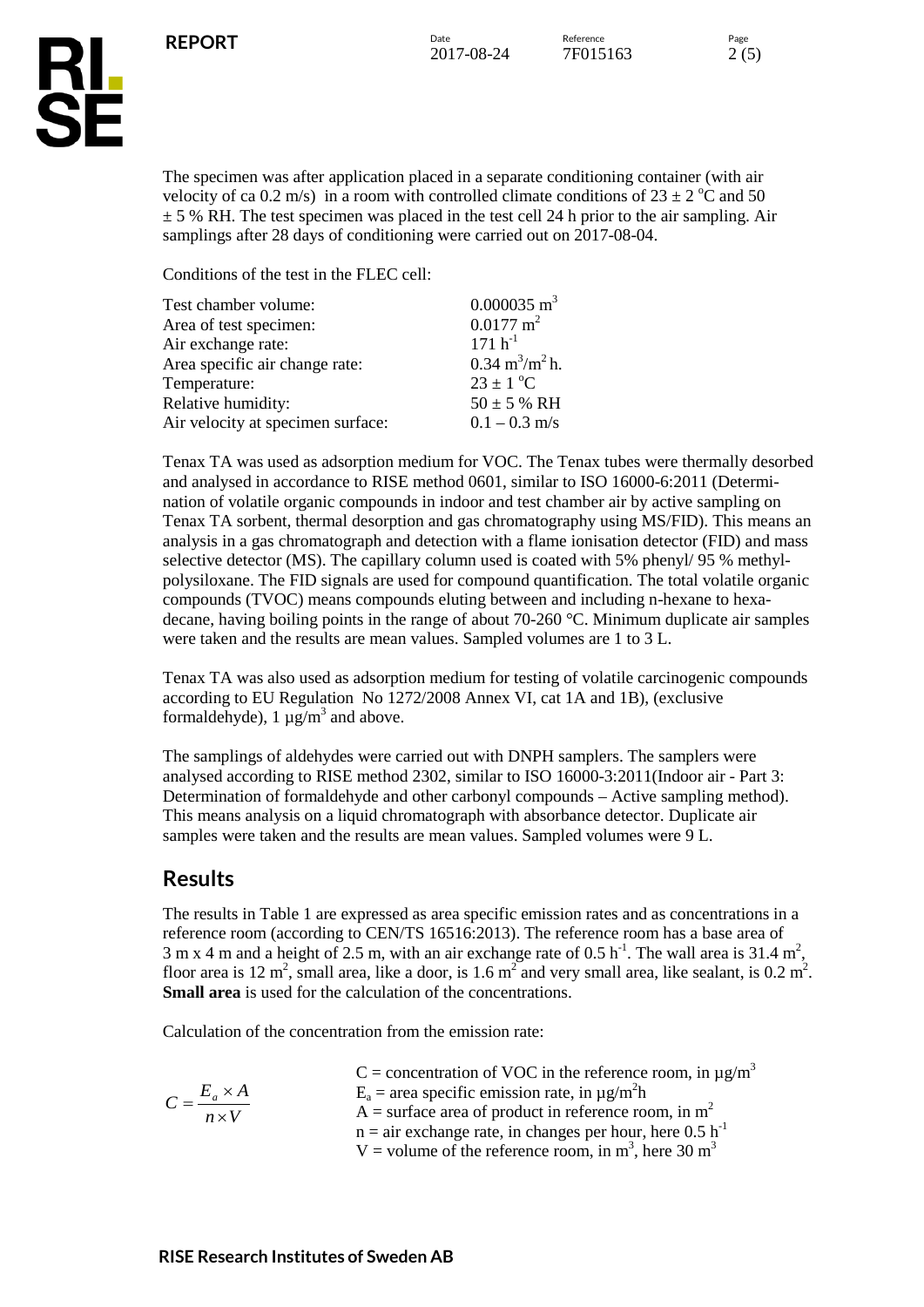### **Table 1.**

**RL<br>SE** 

Emission results of **CON-RFB HS, Contego HS** after 28 days

| Volatile organic compounds                      | <b>CAS</b><br>number     | <b>Retention</b><br>time<br>(min) | $\mathbf{ID}^1$          | <b>Emission</b><br>rate<br>$(\mu g/m^2 h)$ | <b>Concentration in</b><br>reference room<br>$(\mu g/m^3)$ | LCI <sub>i</sub><br>$(\mu g/m^3)$ | $\mathbf{R}_{i}$<br>$(c_i/LCI_i)$ |
|-------------------------------------------------|--------------------------|-----------------------------------|--------------------------|--------------------------------------------|------------------------------------------------------------|-----------------------------------|-----------------------------------|
| <b>TVOC</b> $(C_6 - C_{16})$                    | $\overline{\phantom{a}}$ | $6.2 - 37.9$                      | B                        | < 10                                       | < 10                                                       | --                                | --                                |
| Volatile Carcinogens <sup>2</sup>               |                          | $6.2 - 37.9$                      |                          |                                            |                                                            |                                   |                                   |
| No substances detected                          | $\overline{\phantom{m}}$ | $\overline{\phantom{a}}$          | B                        | < 1                                        | < 1                                                        | $-$                               | $-$                               |
| VOC with LCI $3$                                |                          | $6.2 - 37.9$                      |                          |                                            |                                                            |                                   |                                   |
| No substances detected                          | $-$                      | $\overline{a}$                    | B                        | < 2                                        | < 5                                                        | $-$                               |                                   |
| $\sum$ VOC with LCI                             | $-$                      | $\overline{\phantom{a}}$          | A                        | < 2                                        | < 5                                                        | --                                | $-1$                              |
| VOC without LCI <sup>4</sup>                    |                          |                                   |                          |                                            |                                                            |                                   |                                   |
| No substances detected                          | $-$                      | $-$                               | B                        | < 2                                        | < 5                                                        | --                                |                                   |
| $\Sigma$ VOC without LCI                        | --                       | $-$                               | $\mathbf{A}$             | $\rm < 2$                                  | < 5                                                        | --                                | --                                |
| <b>SVOC</b> $(C_{16} - C_{22})^{-5}$            |                          | $37.9 - 50.0$                     |                          |                                            |                                                            |                                   |                                   |
| No substances detected                          | $-$                      | $\overline{\phantom{a}}$          | B                        | $\rm < 2$                                  | < 5                                                        | $-$                               |                                   |
| $\Sigma$ SVOC                                   | $-$                      | $\overline{a}$                    | B                        | < 2                                        | < 5                                                        | --                                | --                                |
| <b>VVOC</b> ( $<$ C <sub>6</sub> ) <sup>6</sup> |                          | $4.5 - 6.2$                       |                          |                                            |                                                            |                                   |                                   |
| Acetid acid                                     | $64-19-7$                | 5.6                               | A                        | 110                                        | 12                                                         | 1200                              | 0.01                              |
| Formaldehyde <sup>7</sup>                       | $50-00-0$                | $\overline{a}$                    | A                        | n.d.                                       | < 2                                                        | 100                               | $-$                               |
| Acetaldehyde <sup>7</sup>                       | $75-07-0$                | $\overline{\phantom{a}}$          | A                        | 3                                          | < 5                                                        | 1 200                             | $-$                               |
| $\Sigma$ VVOC                                   |                          | $-$                               | A                        | 110                                        | 12                                                         | $-$                               | 0.01                              |
| $R = \sum C_i / LCI_i^8$                        |                          | $-$                               | $\overline{\phantom{a}}$ |                                            |                                                            |                                   | 0.01                              |

<sup>1)</sup> ID: A = quantified compound specific, B = quantified as toluene-equivalent<br><sup>2)</sup> Volatile carcinogens = VOCs according to EU Regulation No 1272/2008 Annex VI, cat 1A and 1B

<sup>3)</sup> VOC with LCI = identified VOC-compound with LCI-value according to EU-LCI, Dec 2016<br><sup>4)</sup> VOC without LCI = VOC-compound without LCI-value or not identified.<br><sup>5)</sup> SVOC = semi-volatile organic compounds, as defined in

7) VVOC-aldehydes measured with DNPH samplers (ISO 16000-3)

8) All VVOC, VOC, SVOC and carcinogens with LCI

n.d. = not detected (detection limit is approx  $1 \mu g/m^2 h$ )

Only VOC-compounds with an emission rate higher than  $2 \mu g/m^2 h$  are listed in Table 1, carcinogenic compounds  $\geq 1 \mu g/m^2 h$ . Only the compounds with a concentration in the reference room  $> 5 \mu g/m^3$  are evaluated based on LCI (= lowest concentration of interest). TVOC expressed in  $\mu$ g/m<sup>3</sup> is the sum of all individual substances with concentrations  $\geq$  5 µg/m<sup>3</sup> (in toluene equivalents).

Quantification limit for TVOC is 10  $\mu$ g/m<sup>2</sup>h. Measurement uncertainty for VOC is 15 % (rel) and for formaldehyde 30 % (rel). Background of TVOC in the empty chamber was below 20  $\mu$ g/m<sup>3</sup> and is subtracted.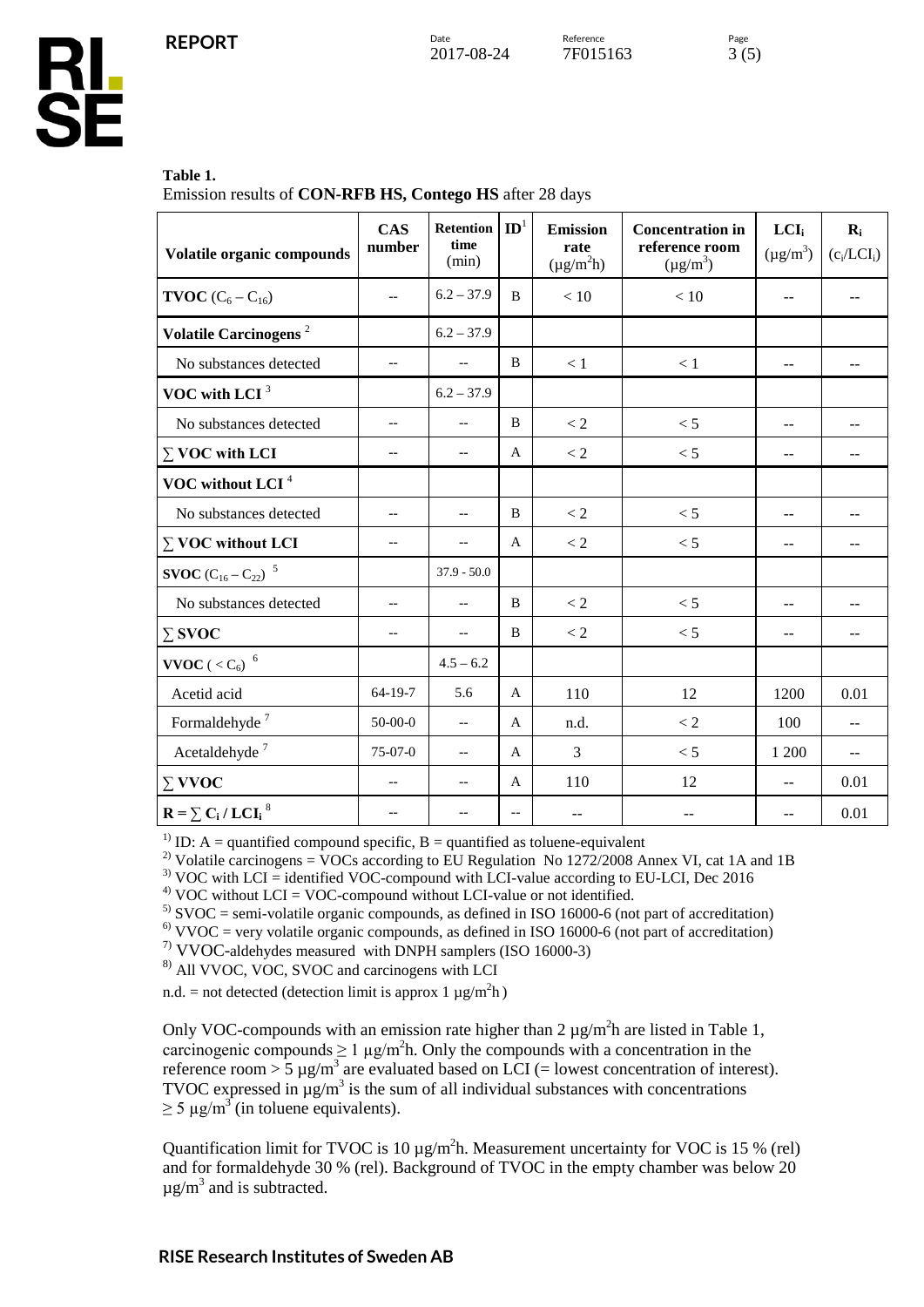

See Appendix 1 for a gas chromatogram (FID spectra) and Appendix 2 for a photo of the test specimen.

## **Summary of the test results**

The test results are summarized in Table 2.

### **Table 2.**

Summary of the emission results after 28 days of **CON-RFB HS, Contego HS**

| <b>Compounds</b>           | <b>Emission rate</b><br>$(\mu g/m^2 h)$ | <b>Concentration in</b><br>reference room<br>(small area scenario)<br>$(\mu g/m^3)$ |
|----------------------------|-----------------------------------------|-------------------------------------------------------------------------------------|
| <b>TVOC</b>                | < 10                                    | < 10                                                                                |
| $\Sigma$ Carcinogenic VOCs | < 1                                     | < 1                                                                                 |
| $\Sigma$ VOC with LCI      | $\lt 2$                                 | $\leq 5$                                                                            |
| $\Sigma$ VOC without LCI   | $\lt 2$                                 | $\leq 5$                                                                            |
| $\Sigma$ VVOC              | 110                                     | 12                                                                                  |
| $\Sigma$ SVOC              | $\lt 2$                                 | < 5                                                                                 |
| $R = \sum_{i} C_i / LCI_i$ |                                         | 0.01                                                                                |

# **Evaluation of the test results**

Byggvarubedömningen has criteria regarding Emissions to indoor environment. The emissions are to measured according to a standard method such as ISO 16000-10. The requirements for the *Recommended class* is that the requirements to one of the following systems are being met: Emicode EC1, Emicode EC1<sup>PLUS</sup>, Blue Angel, M1 (RTS) or GUT.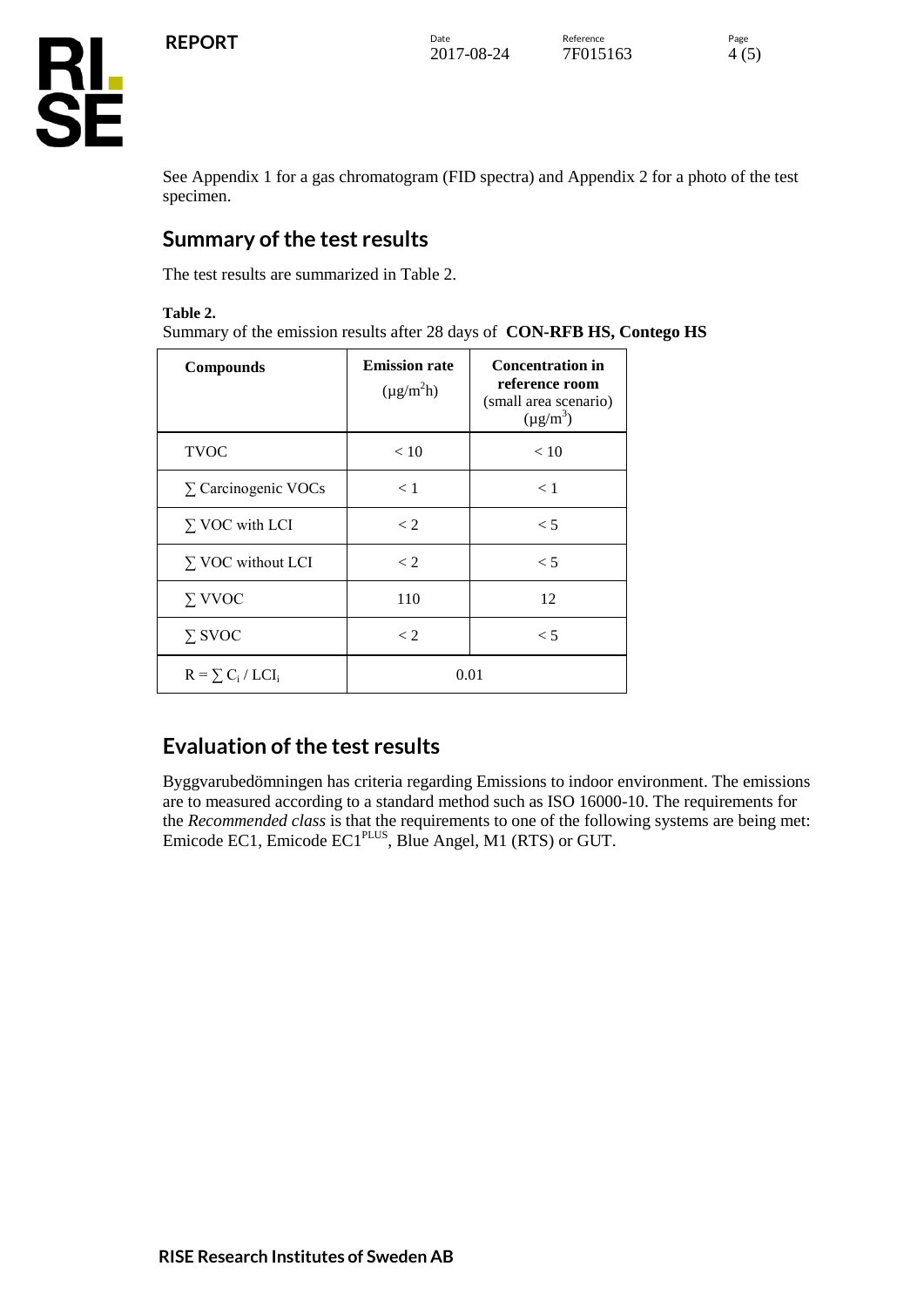#### **Table 3.**

**RL<br>SE** 

The test reults of **CON-RFB HS, Contego HS** is compared to the relevant requirements in M1

| <b>Compounds</b> | <b>Requirement M1</b><br>small area<br>$(mg/m^3)$ | <b>Test Results</b><br>$(mg/m^3)$ | Pass / Fail |
|------------------|---------------------------------------------------|-----------------------------------|-------------|
| <b>TVOC</b>      | < 0.02                                            | < 0.010                           | <b>PASS</b> |
| Formaldehyde     | < 0.01                                            | < 0.002                           | <b>PASS</b> |
| $CMR$ 1A+1B      | < 0.001                                           | < 0.001                           | <b>PASS</b> |
| Ammonia          | < 0.01                                            | not measured                      |             |
| Odour            | $\geq 0.0$                                        | not measured                      |             |

The test results are in compliance with all the tested requirements of M1.

#### **RISE Research Institutes of Sweden AB Chemistry, Materials and Surfaces - Chemistry**

Performed by Examined by

Signed by: Maria Rademar<br>Reason: 1 am the author of this document<br>Date & Time: 2017-08-24 09:09:17 +02:00

Signed by: Tove Mali'n<br>Reason: I have reviewed this document<br>Date & Time: 2017-08-24 09:16:22 +02:00

Maria Rådemar Tove Mali´n

#### **Appendices**

- 1. Gas Chromatogram
- 2. Photo of the test specimen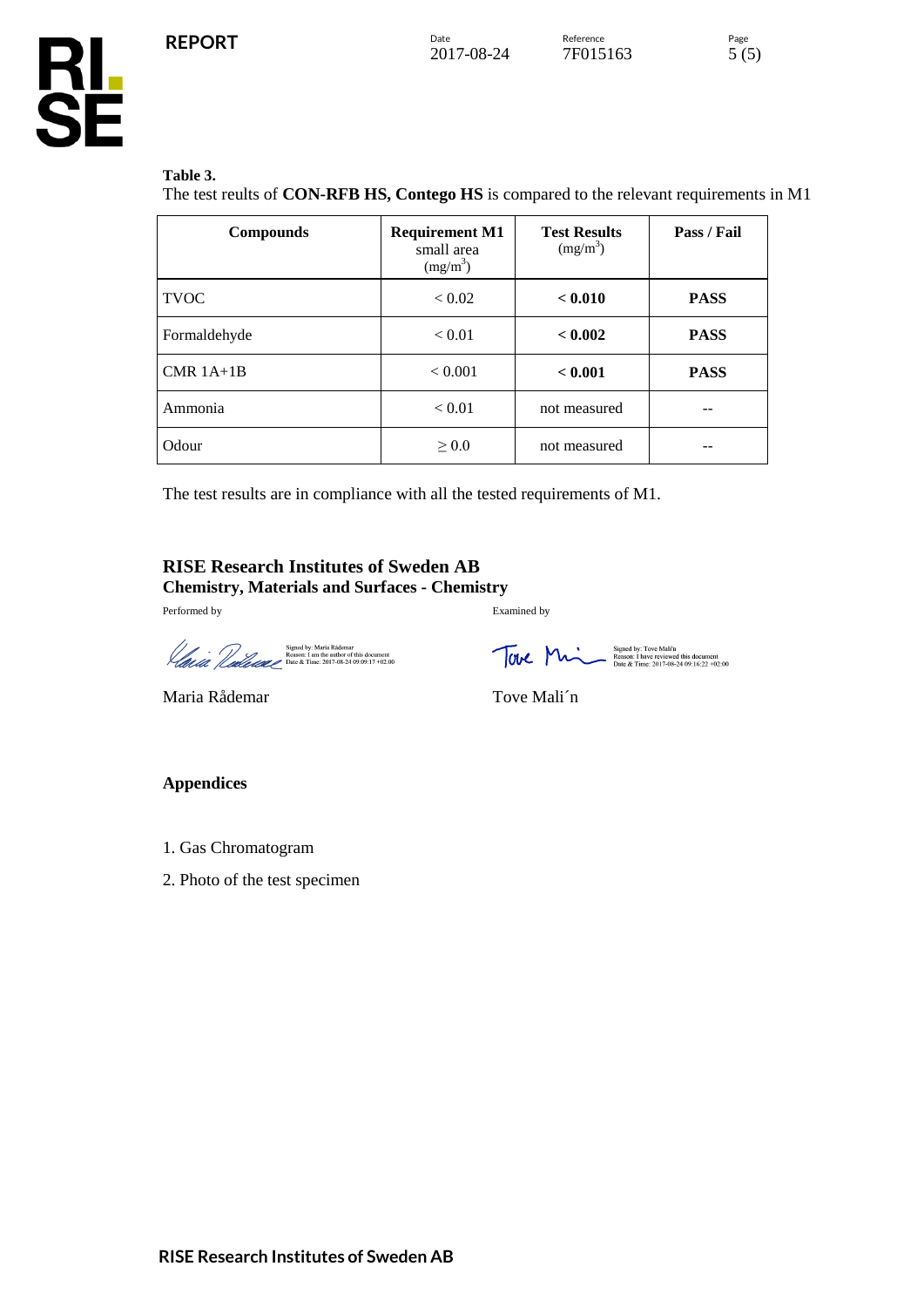

Appendix 1

### **Gas chromatogram**

**CON-RFB HS, Contego HS**, after 28 days: Sampled volume = 3 L

### Abundance



### Time-->

TVOC between  $C_6$  and  $C_{16}$ , means compounds eluting between 6.2 and 37.9 minutes.